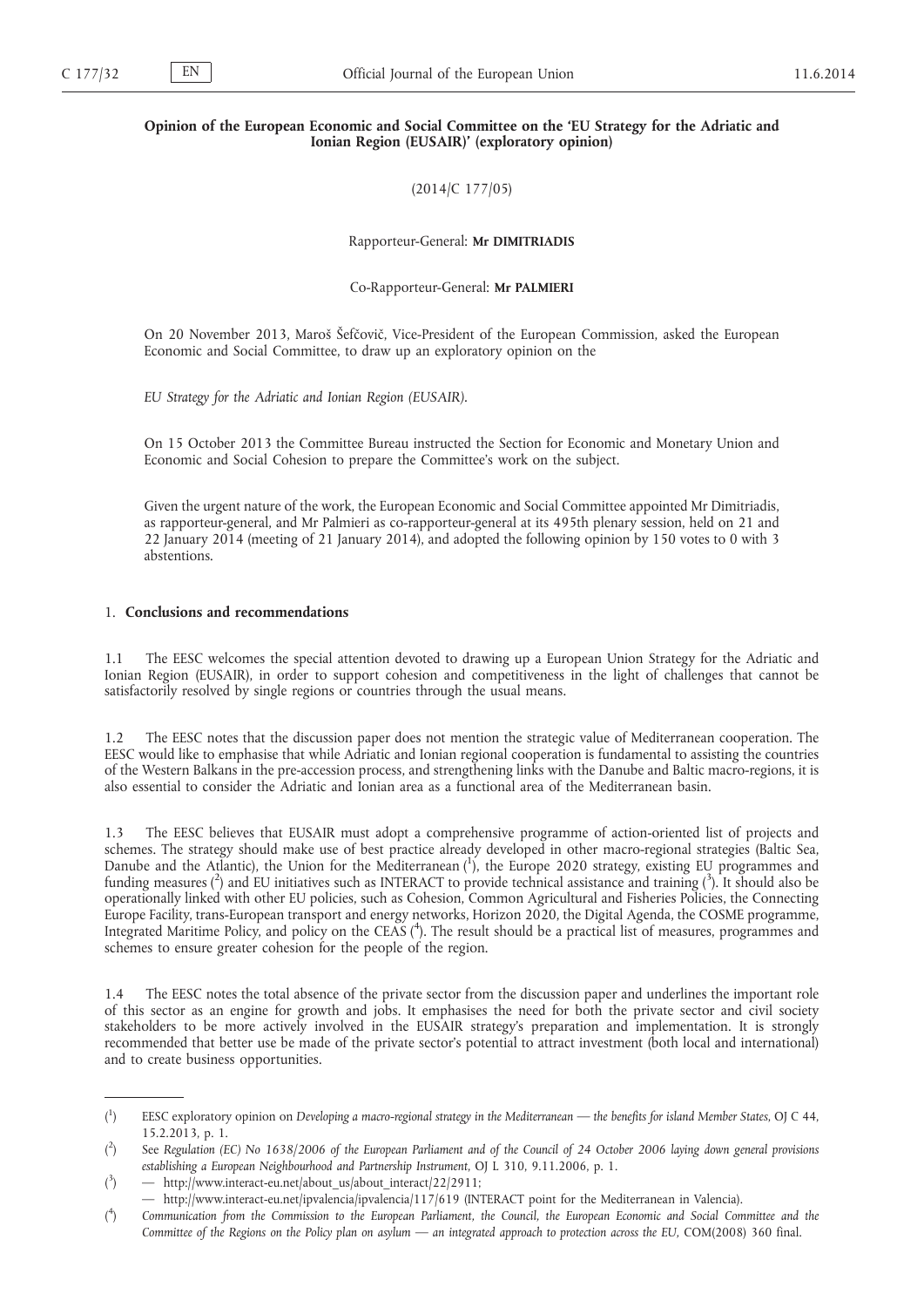1.5 The EESC believes that the strategy should include a stronger social dimension, in order to better support inclusive growth in the Adriatic and Ionian region. It is also vital to involve representatives of 'excluded' social groups in the social dialogue, such as migrant communities, people with disabilities and women's organisations, and to fully support EU policies aimed at preventing discrimination on grounds of racial or ethnic origin, disability, age, sexual orientation or gender.

1.6 The EESC regrets that the discussion paper does not adequately address the issues surrounding irregular and illegal migration flows. The EU must devote more effort to helping the Adriatic and Ionian region cope with the challenge of migration and to integrate immigrants into society.

1.7 The EESC believes that policing and security are very important to the progress and prosperity of the Adriatic and Ionian region and calls on the Council to increase FRONTEX's budget and power to act (5).

1.8 Although in recent years several partnership initiatives and projects relating to macro regional issues have been carried out in the cooperation area concerned ('Adriatic Euroregion', 'Forum of the Adriatic and Ionian Chambers of Commerce', 'Forum of Adriatic and Ionian Cities', Uniadrion, etc.) the EESC would also point out that this strategy has taken a long time to materialise despite the fact that discussions on the 'Adriatic and Ionian Initiative' began as far back as October 1999 at the behest of the Italian government and were officially established in May 2000 with the 'Ancona Declaration'. After all this delay all of a sudden the time-frame for the final approval has been condensed making it extremely difficult for members of the EESC to work properly on the Committee's stance.

# 2. **EU Strategy for the Adriatic and Ionian Region (EUSAIR): background and problems**

2.1 The first cooperation effort in the Adriatic and Ionian region was the *Stability Pact for South Eastern Europe*, which was launched in 1999. This was a framework aimed at strengthening peace, democracy, human rights and the economy in the countries of South Eastern Europe from 1999 to 2008. Under this initiative, and at the Finnish EU Summit held in Tampere in October 1999, the Italian Government presented the *Adriatic and Ionian Initiative,* which was officially established in Ancona (Italy) on May 2000 through the signing of the *Ancona Declaration*. This declaration represented the 'cornerstone policy' for strengthening Adriatic and Ionian territorial cooperation, and promoting political and economic stability, thus creating a solid base for the process of European integration. Initially signed by the Ministers for Foreign Affairs of Albania, Bosnia and Herzegovina, Croatia, Greece, Italy and Slovenia, the Initiative was later extended to the federative union of Serbia and Montenegro.

2.1.1 With reference to the *Ancona declaration*, several institutional cooperation networks were activated to support cohesion and competitiveness in the Adriatic and Ionian region: the Adriatic and Ionian Euroregion, the Forum of Adriatic and Ionian Cities, the Forum of Adriatic and Ionian Chambers of Commerce, Uniadrion and the Adriatic and Ionian Initiative.

2.2 On 19 November 2012, at the ministerial meeting between the Commission and Foreign Ministers from the Adriatic and Ionian Region, the following decisions were adopted:

- Strong backing for the new strategy was given by all parties;
- $-$  The new strategy would use the best practice and experience of the Danube ( $^6$ ) and Baltic ( $^7$ ) macro-regional strategies;
- Measures should not overlap with the Maritime Strategy;
- The strategy would be provided with the necessary human resources, dedicating an appropriate number of staff to its drafting and implementation;
- Concrete measures and projects would be identified in the action plan;
- Additional areas and members could be considered at a later stage.

 $(5)$ ) The EESC's own-initiative opinion on *Irregular immigration by sea in the Euromed region,* OJ C 67, 6.3.2014, p. 32.

 $($ <sup>6</sup> ) COM(2010) 715 final.

<sup>(</sup> 7 ) COM(2009) 248 final.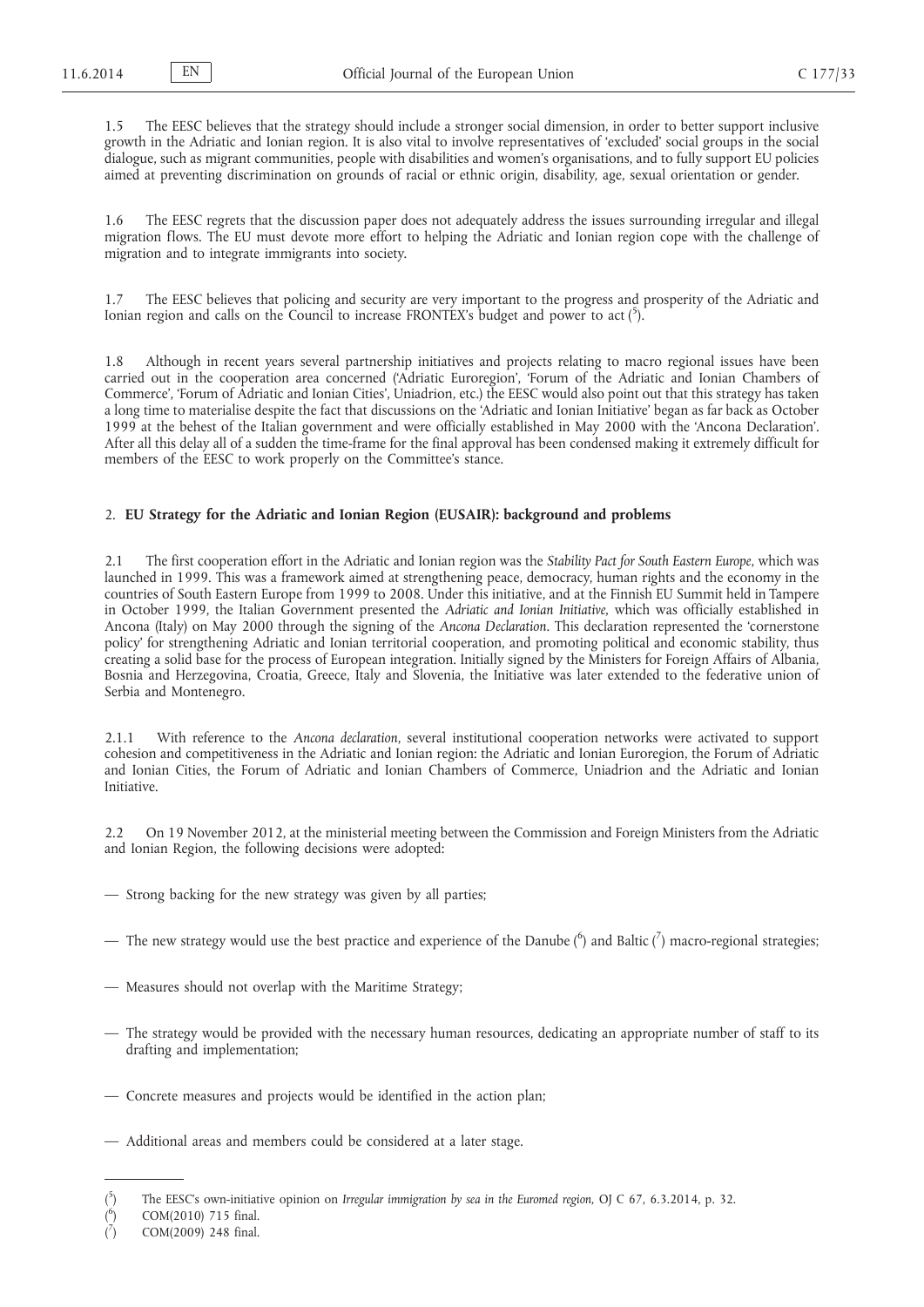2.3 Following the decision of the European Council on 14 December 2012 ( $^8$ ) to establish a new macro-regional strategy for the Adriatic and Ionian Seas before the end of 2014 and, in order to respect the mandate received, the Commission services would start drawing up a communication and an action plan, which should be approved by the end of the Italian Presidency.

2.4 On 22 October 2013, the Council, for the first time, adopted strategic criteria for the basic characteristics of the macro-regional strategies. These were:

- Strengthening cooperation among the Member States concerned, with interested non-concerned states and with interested non-EU countries in areas of common interest;
- Mobilising a variety of available financing sources and the relevant stakeholders towards improved policy development and implementation of different EU, national and regional policies;
- Improving existing cooperation mechanisms and networks;

— Contributing to developing and improving access to financing for the new high-quality projects.

2.5 The Adriatic and Ionian strategy enjoys strong political commitment and awareness in the countries involved and represents not only a challenge, but also a great opportunity for the EU itself. The strategy's mission is to 'connect and protect'. It will support cohesion beyond the borders of the EU, in an area that is extremely important for the stability of the continent.

2.6 The Adriatic and Ionian strategy politically and technically complements the Danube macro-region (which includes several States also involved in the Adriatic and Ionian strategy) and the Baltic macro-region.

2.7 The Adriatic and Ionian region is facing a number of major challenges, such as ecological and environmental issues, inefficient transport connections and inadequate cooperation for boosting cohesion, competitiveness and innovation. One key factor in dealing with this successfully is to enhance the modern business culture and development of SMEs in the region by promoting cooperation between them and the transfer of best practice.

2.8 A strategy based on a macro-regional approach can provide valuable impetus for supporting Balkan and Eastern European countries' integration into Europe, for supporting integrated development policies and better use of EU and national funds, and for strengthening exchanges and partnerships between civil societies in the countries involved.

2.8.1 Macro-regional cooperation facilitates progress towards alignment with EU standards — the 'acquis communautaire' — thus having a positive impact on the path towards Europe and on the stability of the Adriatic and Ionian countries, as well as at regional level. Furthermore, a macro-regional strategy is essential to promoting cohesion and socio-economic integration between territories.

2.8.2 Any effective macro-regional approach to strengthening synergies between different EU policies and coordinating the efforts of a wide range of stakeholders in the Adriatic and Ionian region should be based on the 'three YESes rule': more complementary funding, more institutional coordination and more new projects. In this a major role would be accorded to the private sector.

2.8.3 A well-structured macro-regional strategy can provide a common European framework to promote cultural enrichment and the empowerment of national civil societies at regional level. This is particularly important for regions such as Eastern Europe or the Balkans, where the consolidation of democratic practice goes hand in hand with the development of a thriving and dynamic public sphere.

2.8.4 A macro-regional strategy could make it possible to plan infrastructure development on a trans-national geographic scale, promoting the development of ICT networks, highways, railways and ports, thereby ensuring territorial cohesion and competitiveness without barriers or bottlenecks.

 $($ <sup>8</sup> European council conclusions: EUCO 205/12/, 14.12.2012.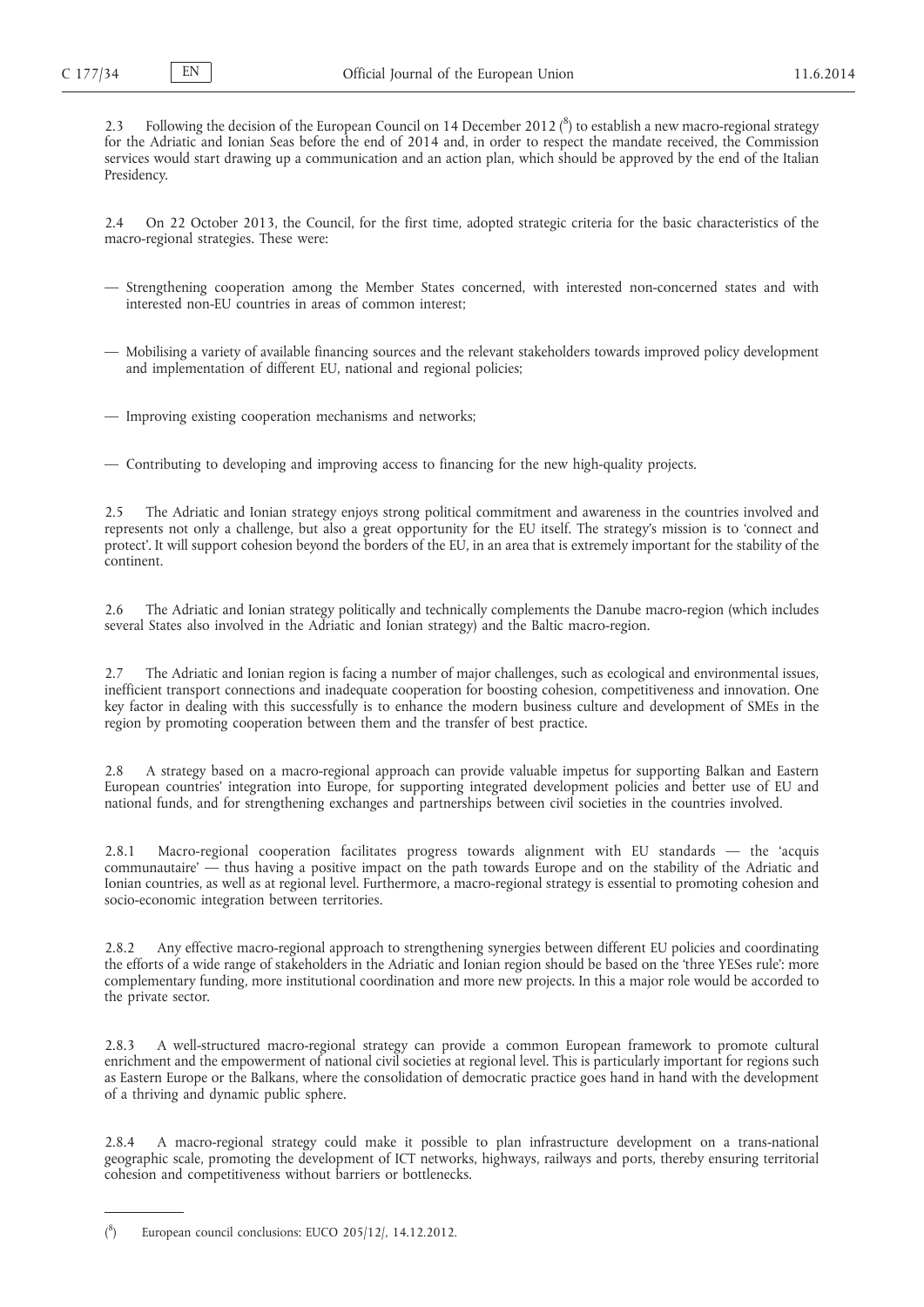2.9 Despite the lengthy start-up of the project, it has recently been declared urgent and the final rounds are being compressed to the detriment of the final outcome.

#### 3. **The discussion paper: scope and objectives**

3.1 In EUSAIR, the Ionian Sea represents a common and pivotal factor. The strategy should focus on areas of mutual regional interest with high relevance for the Adriatic and Ionian countries and clarify all the practical issues (basic pillars, governance, etc.). The priority areas and objectives of the action plan should be developed by governments and the social partners' representatives as shared aspirations and sustainable solutions to common challenges, paying specific attention to maritime and marine investment for growth and employment.

3.2 The overarching aim of EUSAIR is to promote the sustainable economic and social prosperity of the Adriatic and Ionian region through growth and job creation, by improving its attractiveness, competitiveness and connectivity, while also preserving the environment of inland areas and coastal and marine ecosystems.

3.3 This aim will be achieved through activities carried out in line with four thematic pillars  $(°)$ : driving innovative maritime and marine growth; connecting the region; preserving, protecting and improving the quality of the environment and increasing the region's attractiveness.

3.3.1 **First pillar: Driving innovative maritime and marine growth.** Fishing (<sup>10</sup>) is a very important economic activity for the Adriatic and Ionian coastal areas and their inhabitants. The basic goal of this pillar is to develop a strong, high-quality fisheries and aquaculture sector that will be environmentally and economically sustainable and will create new jobs.

3.3.2 **Second pillar: Connecting the region.** The region is in a very important geostrategic area on Europe's northern, southern, eastern and western axes. The Adriatic and Ionian seas constitute an important crossroads for goods, passengers and energy. Several Europeans countries depend heavily on these areas for imports and exports. The Adriatic Motorways of the Sea will be a viable, reliable and competitive transport service for goods and passengers. Passenger ship crossings and oil and gas transport are increasing year on year. Unfortunately, in addition to commercial maritime traffic, the Adriatic and Ionian Seas are also used by criminal networks engaged in illegal trafficking.

3.3.3 **Third pillar: Preserving, protecting and improving the quality of the environment.** The Adriatic and Ionian coastal and marine environment hosts a huge diversity of habitats and species. The combined action of high anthropogenic pressure and topographic characteristics make these habitats highly susceptible to pollution. Cooperation between coastal stakeholders takes place within the regulatory frameworks of the *Marine Strategy Framework Directive*, the *Barcelona Convention* and its protocols, as well as the *Joint Commission for the Protection of the Adriatic Sea and its Coastal Areas*. River runoff and maritime transport both have a significant impact on the Adriatic Sea.

3.3.4 **Fourth pillar: Increasing regional attractiveness.** The tourism sector is economically significant as one of the main and fastest-growing activities in the region. In many cases, it is the economic backbone of coastal regions and, increasingly, of the hinterland as well. The cruise sector alone is showing strong potential for growth. Over the past 10 years, the demand for cruises has roughly doubled worldwide. This has been reflected in the Adriatic and Ionian area, which is already seeing rapid growth. Moreover, cultural and archaeological heritage in the region represents a strong asset which should be fully exploited. The new macro-regional strategy should help tourism stakeholders tackle internal and external challenges such as increasing competition from other destinations, as well as seasonal fluctuations and penetrate new markets which the tourism industry has ignored until now such as tourists with disabilities and elderly tourists. A macroregional approach to coastal, maritime and other forms of tourism could provide an incentive to strengthen governance and to involve private players and international financial institutions.

 $($ <sup>9</sup> ) Four pillars: an indicative structure for action agreed between the 8 Ministries of Foreign Affairs and Commissioner J. Hahn on November 2012.

 $(10)$ 10) European Parliament: Report on a fisheries strategy in the Adriatic and Ionian Seas (2012/2261 (INI), A7-0234/2013.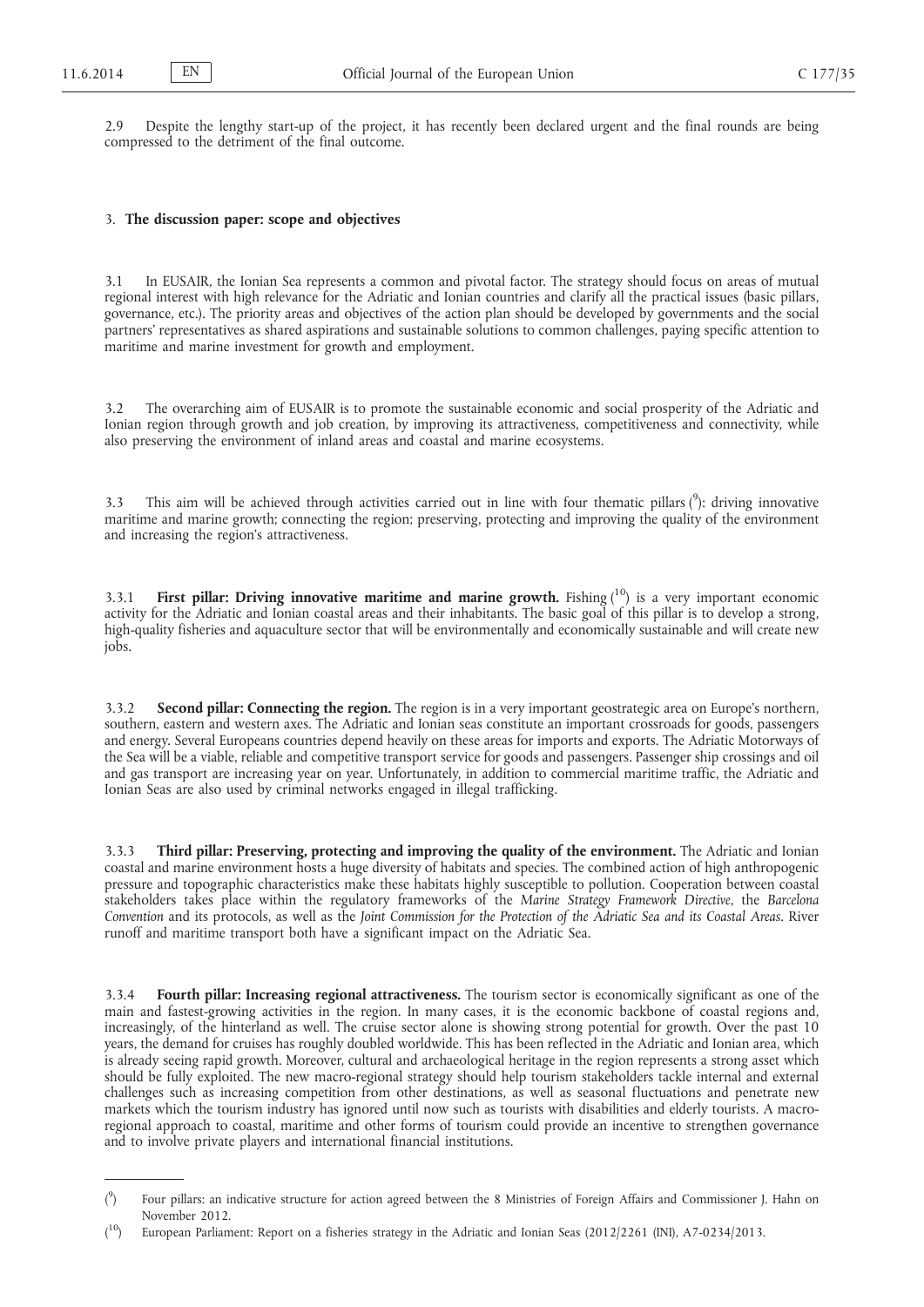# 4. **Specific comments on the discussion paper**

4.1 The EESC notes that awareness of the different issues varies considerably between the people of the countries of the region. The extreme diversity of experience, with four member states and four non-member states, all with very different levels of awareness and development, requires a strategy for the region which is properly tailored to the territorial potential in each one.

4.1.1 Hence, there is a need for the Commission to help raise of awareness and to secure the direct involvement of the private sector and wider society organisations. In any case this is a big challenge.

4.2 The EESC agrees in principal with the discussion paper, which analyses in detail the basic ingredients for supporting the smart, sustainable and inclusive growth of the Adriatic and Ionian region. The four pillars adequately describe the main problems, challenges and objectives.

4.3 The EESC would like to commend the efforts which have been made to draw up a strategy for the Adriatic and the Ionian Seas. The draft for discussion has identified weaknesses, set out synergies and a common vision and has put forward a set of proposals that form a sound basis for developing the strategy, including a set of realistic measures and the active participation of all the stakeholders.

4.3.1 The EESC believes in the crucial role that the macro-regional strategies could play for the countries of the region. A well thought-out strategy can provide an overall reference framework and could be considered a stability-boosting exercise, which is always a prerequisite for attracting private sector investment within and from outside the region.

4.3.2 The EESC endorses the priorities that have been identified as the region's strengths, such as its importance as a hub for the movement of goods, people and energy and its competitive advantages for blue activities and tourism. It appears that these sectors can become real drivers for investment, growth and employment.

4.3.3 The EESC also agrees with the findings of the draft strategy, confirming that synergies for cooperation in the region have to be strengthened. The EESC therefore believes that the action plan should emphasise the importance of establishing clustering and networking platforms to engage in common initiatives for tackling shared weaknesses and should draw up a common vision for developing sustainable, highly competitive economies in the region.

4.3.4 The EESC notes that the document fails to adequately to address some important aspects concerning territorial, social and economic cohesion.

4.3.5 The EESC recommends that relevant issues such as research, innovation and SMEs' development and Capacity Building should not be proposed solely as cross-cutting aspects, but should be given a more prominent role to become real drivers for supporting regional cohesion and competitiveness.

4.3.6 The discussion paper makes no mention of the strategic value of Mediterranean cooperation. While Adriatic and Ionian regional cooperation is fundamental to assisting the countries of the Western Balkans in the pre-accession process, and to strengthening links with the Danube and Baltic macro-regions, it is also essential to consider the Adriatic and Ionian area as a functional area of the Mediterranean basin.

4.3.7 Problems related to irregular migration flows are not adequately dealt with. In particular, the involvement of the southern Italian regions (Apulia, Basilicata, Calabria and Sicily) in the Adriatic and Ionian strategy makes it necessary to focus more on humanitarian and safety issues related to migration from North African countries.

4.3.8 The EESC believes that in its present form, the strategy contains a relatively long list of problem areas, structural weaknesses and objectives. The extensive list does not serve any useful purpose and should be trimmed down to a more manageable list of realistic measures. It would therefore recommend restricting the content of the strategy to the most important areas of action, or prioritising the activities in the short, medium and long term starting with the most important issues.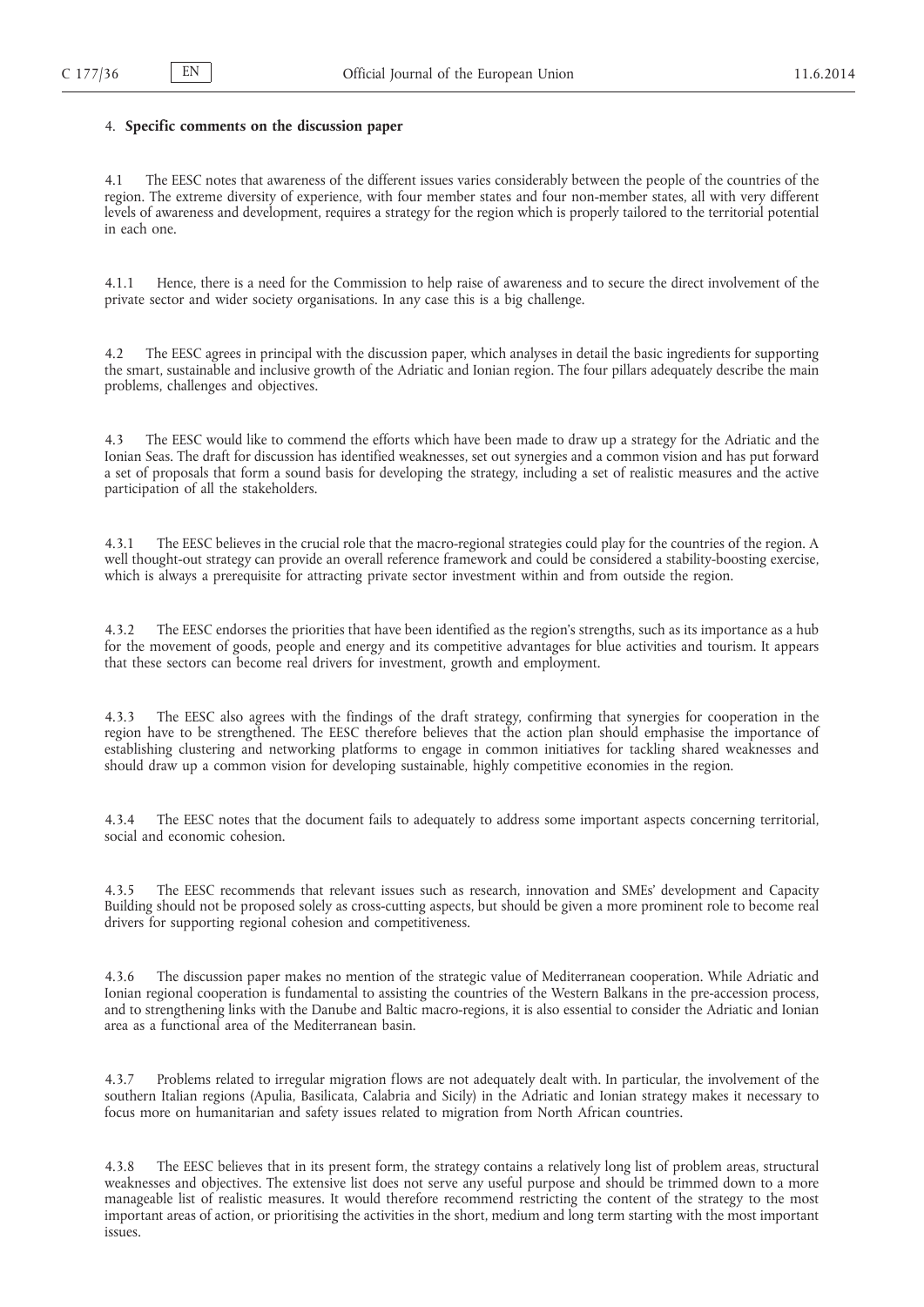4.3.9 The EESC believes that the Adriatic and Ionian strategy should fully include all stakeholders, such as governments, regional and local authorities, universities, research institutions, private-sector businesses and SMEs, social partners, NGOs and civil society, as proof that the strategy adheres to the principles of multilevel governance and active citizenship  $(^{11})$ .

4.3.10 The EESC takes note of the decisions taken by the Council to the effect that a macro-regional strategy should not require more money, more regulation or new management bodies (the three NOs), but believes that more funding is needed for technical assistance in order to secure successful implementation of the strategy in the future.

4.3.11 The EESC also believes that the considerable funding that has already been committed by the EU for regional programmes through the structural funds represents adequate means, which must be used effectively for the strategy's implementation, through more coordinated action, subject to a unified strategic approach.

### 5. **More specific comments regarding the four pillars**

5.1 **Driving innovative maritime and marine growth:** The EESC notes that the sea has rightly been identified as a fundamental element that can help provide the countries concerned with dynamic economic sectors and enable people to find gainful employment. It believes it essential to draw up new programming models able to ensure the integration and complementarity of the blue economy's value chains (Blue Food, Blue Tourism, Blue Industry, Blue Logistics and Blue Resources).

5.1.1 The strategy correctly identifies blue activities as sectors on which to focus, given that aquaculture has already attracted sizeable investment in the large countries in the region and which others can use as examples. New investment in facilities and supplementary activities would therefore be expected to generate quick returns, making it attractive for financing through the EIB and private foreign and local investment.

5.1.2 The EESC agrees on the need for a 'business resource-efficient culture' as a means of improving management practices in the major areas of activity. Countries in the region, especially the non-EU countries, face limitations and a restrictive business philosophy that could greatly benefit from close cooperation in adopting a new business culture. The EESC considers that private businesses should be engines for the success of this endeavour.

5.1.3 The EESC recommends that the proposed idea of making this region a centre for 'innovative' activities be a very long-term objective. At present, the region has only limited capacity. The strategy should therefore aim to build synergies and improve training and educational infrastructure so as to gradually develop blue activities and to reduce imbalances in the demand for and supply of qualified skilled labour. The EU, supported by the business community, the two sides of industry and civil society, can play an important role in transferring and supporting best practice and expertise in the region.

5.1.4 The EESC considers that fisheries play an important social and economic role in the Adriatic and Ionian Seas, but that basic infrastructure in some countries is inadequate. The action plan should therefore study the situation carefully and present a realistic plan. It also urges non-EU countries to demonstrate greater commitment to European legislation on fisheries.

5.2 **Connecting the region:** The EESC believes that, up to now, there has been a pronounced lack of efficient, costeffective connectivity between the countries of the region, particularly as regards meeting energy requirements. In addition, transport and communication connections with the hinterland and the islands are inadequate. The EESC agrees that it is necessary to improve maritime and air connections within and outside the region and hence deems it essential that the Maritime Strategy for the Adriatic and the Ionian seas  $\binom{12}{1}$  adopted in November 2012 becomes one of the main components ofEUSAIR, making it possible to develop an efficient transport connection system, particularly for landlocked and outlying areas.

<sup>(</sup> COM(2011) 884 final.

<sup>(</sup> COM(2012) 713 final.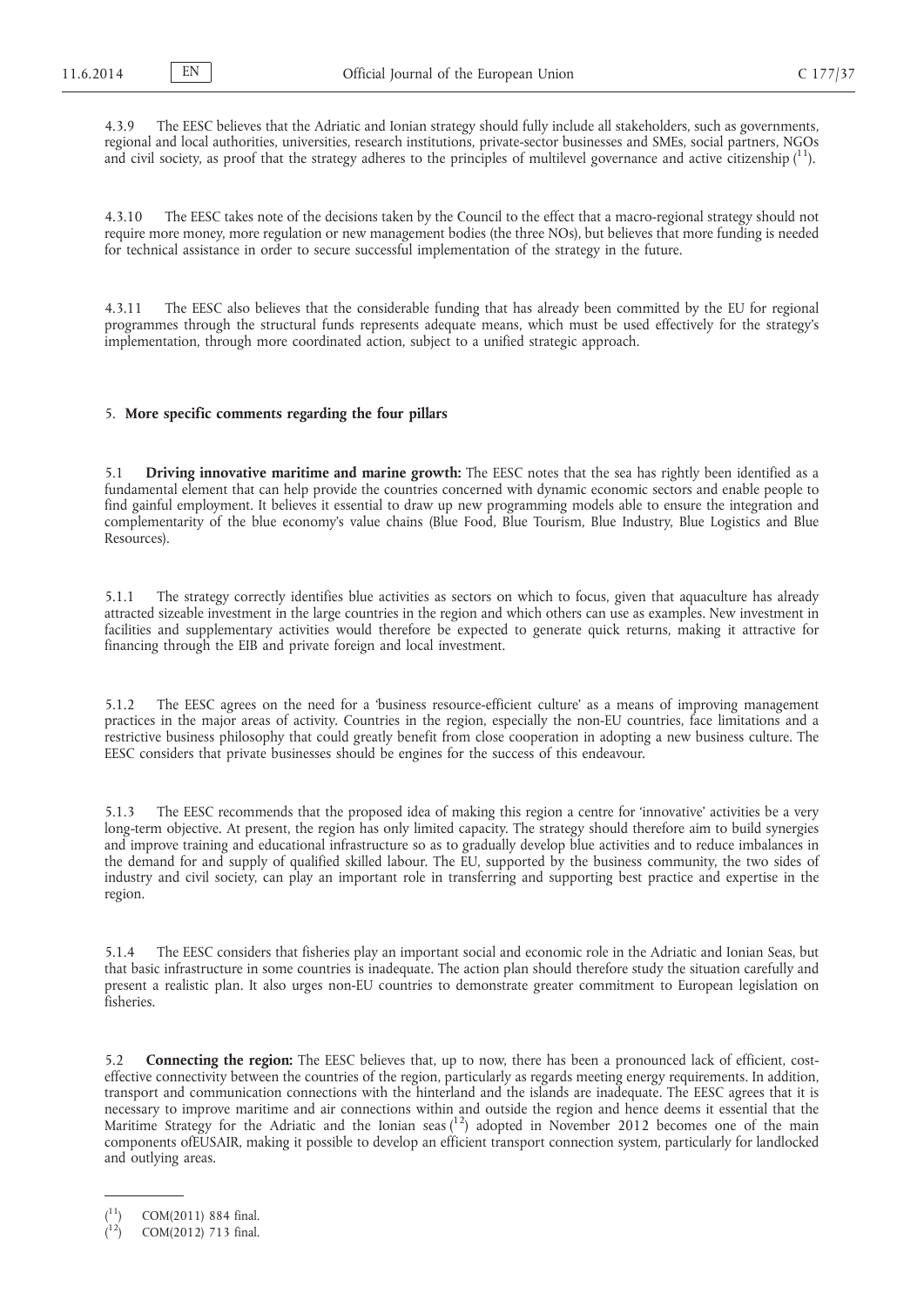5.2.1 The EESC supports the proposed Motorway of the Sea for the Adriatic and Ionian Seas so as to better manage road traffic congestion, narrow the competitiveness gap for islands and hinterland areas and improve connections with the other Mediterranean transport corridors.

5.2.2 The EESC feels that the discussion paper does not give the necessary prominence to energy issues, since the EU is continuously searching for alternative sources of energy and for new routes with oil- and gas-exporting countries. Major new pipelines connecting Europe with energy producers are apparently planned to pass through the Adriatic and Ionian Region. One example of this is the agreement between Azerbaijan, Greece and Italy regarding TAP.

5.2.3 The EESC believes that, given the problems of drug trafficking and irregular migration that hallmark the area, the Adriatic and Ionian region needs an upgraded governance model, an effective policing system and closer cooperation between regional and EU authorities. The EESC therefore calls on the European Council to increase FRONTEX's budget and its power to act.

5.3 **Preserving, protecting and improving the quality of the environment:** in line with the EU's demanding environmental policies, the EUSAIR strategy has adopted ambitious targets. The EESC welcomes this approach, given the importance of biodiversity and the existence of habitats that are highly susceptible to pollution. It supports the proposals for closer cooperation between coastal states, within the regulatory frameworks of the Marine Strategy Framework Directive, the Barcelona Convention, and the Joint Commission for the Protection of the Adriatic Sea and its Coastal Areas. The EESC believes that some of the region's countries may not be ready for such an ambitious policy and would need further encouragement including possible financing for firms to adjust their production in line with ecological standards.

5.3.1 The EESC believes that the major area of action under this pillar is implementation of the provisions of the Water Framework Directive ( $13$ ) aimed at reducing nitrate emissions, in order to improve the marine environment.

5.3.2 It also endorses the adoption of advanced management techniques for traffic, so as to reduce marine litter and ballast discharges and to promote projects for waste management in land-based coastal activities.

5.3.3 The EESC supports implementation of Marine Spatial Planning approaches, Marine Protected Areas, Natura 2000 and Integrated Coastal Zone Management.

5.3.4 The EESC would note that compliance is necessary not only for EU members but also — and especially — for non EU members in order to facilitate their entry into the Union.

5.3.5 The EESC also believes that enhancing cooperation at all levels for exchanging best practice among the authorities of Marine Protected Areas is an effective way of protecting the environment.

### 5.4 **Increasing regional attractiveness**

5.4.1 The EESC strongly supports the role of tourism which is expected to register further growth in the future  $(^{14})$  to becoming coastal regions' primary economic activity. Tourism has attracted major European companies that are investing in quality tourism and making large increases in tourist traffic possible. It provides many economic benefits, driving growth and creating well-paid jobs, especially for young people. However, as tourism becomes intensive, mitigation measures must be provided to reduce any negative effects on the coastal and marine environments on which it depends so heavily.

5.4.2 The EESC suggests that tourism be subject to strict management practices, in an attempt to make it more environmentally friendly as well as more inclusive. The Committee would point out that the business community, the two sides of industry, and civil society can offer invaluable support in this regard.

<sup>(</sup> Directive 2000/60/EC of the European Parliament and of the Council of 23 October 2000.

<sup>(</sup> 14) UNWTO expects the number of tourist arrivals worldwide to increase by 3,3% on average per year until 2030. See further UNWTO highlights from the 2012 edition at [WWW.UNWTO.org. Europe accounts for over half of international arrivals and is the fastest](WWW.UNWTO.org)  growing region.